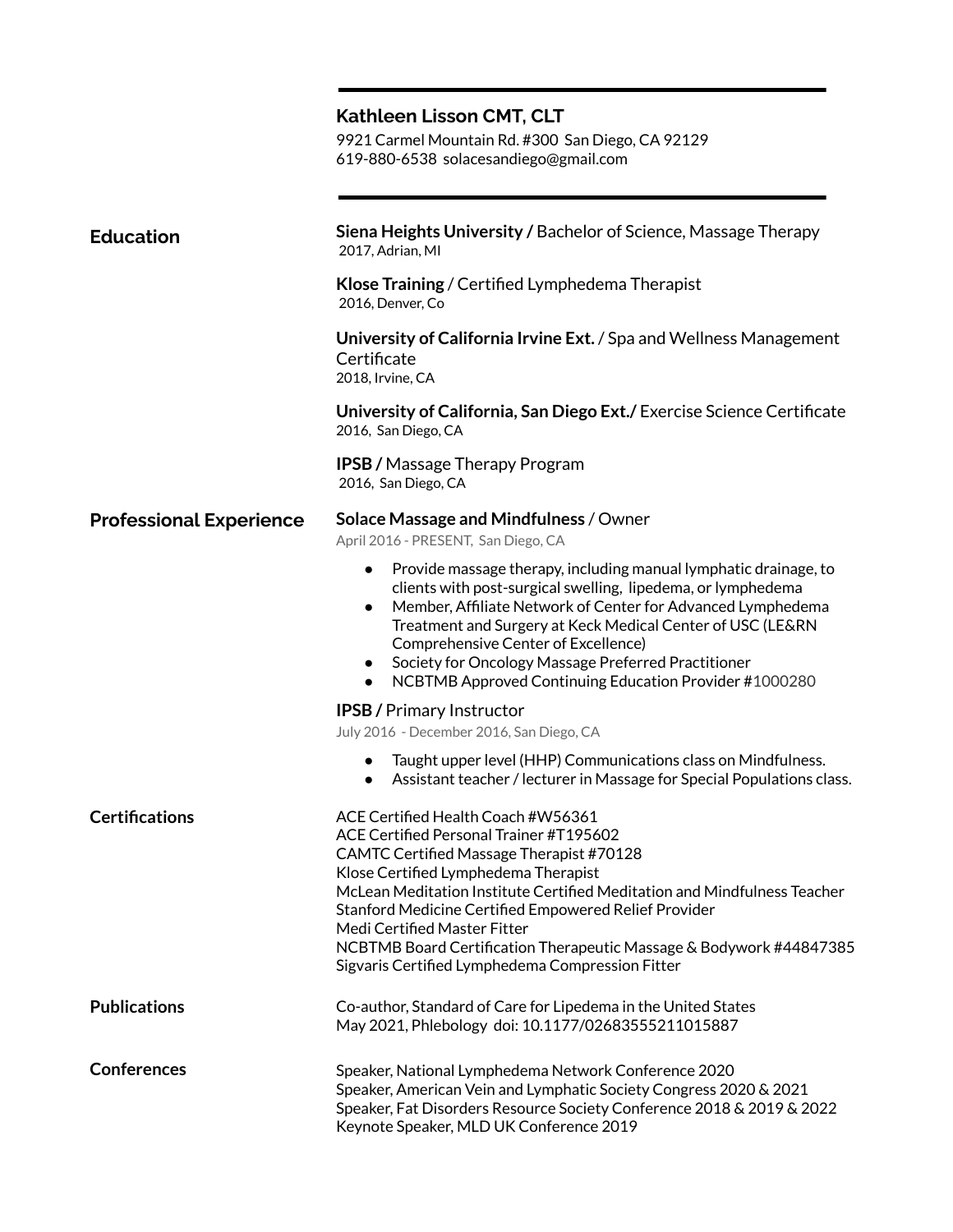**Continuing Education** Dimensions of Gender, 1.5 hrs. Caltrin, May 2022 All Edema is Lymphedema/VAIL 1 hr. AVLS April 2022 Fat Disorders Resource Society Conference, 16 hrs. April 2022 Population Considerations in Wound Care 1 hr. WoundSource April 2022 PAD - Assess then Compress. 1 hr., Medi, April 2022 Power Lymphatics Conference. 16 hrs. March 2022 Integrating Research in Decongestive Lymphatic Therapy, 1 hr., Lympha Press, Jan. 2022 The Promise of Drug Therapy to Reverse and Prevent Lymphedema, 1 hr. LE&RN Jan. 2022 Pathomechanisms of Lipo-lymphedema 1 hr. LE&RN, Dec. 2021 Understanding the glycocalyx: a paradigm shift in future treatment options for chronic edema 1 hr. AVLS, December 2021 Virtual Lymphatic Summit 2021, 6 hrs. LE&RN, November 2021 WoundCon Fall 2021, 1 hr, WoundSource, November 2021 Disease Differentiation for Fitters: Navigating Compression Solutions, 1 hr. Medi, November 2021 American Venous and Lymphatic Society Congress 20 hrs. AVLS, Oct. 2021 The Role of Nutrition to Optimize Surgical Healing, 1 hr. Abbott, Oct. 2021 Secondary Trauma Training 2 hrs. Warren Coalition, September 2021 Becoming ACEs Aware in California 2 hrs., Postgraduate Institute for Medicine, August 2021 Introduction to Negative Pressure Therapy 2.5 hrs. Structure & Function Education, August 2021 Massive Localized Lymphedema, 1 hr., LymphaPress, August 2021 Science of Behavior Change & Habits, 1 hr, ObVus, July 2021 WoundCon Summer 2021, 2 hrs, WoundSource, July 2021 Compare and Contrast the US and European Lipedema Consensus Documents, 1 hr, AVLS, July 2021 Double Despair: Compassionate and Competent Treatment for Co-occurring Eating Disorders and the Unresolved Trauma of Abuse, 1.5hr, IAEDP, June 2021 Mind, Body, and the Matrix, 1 hr, LympaPress, June 2021 Primary Lymphedema and Differential Diagnosis, 1 hr., AVLS, May 2021 Anatomy of the Lymphatic System and Its Changes in Lymphedema, 1 hr. NLN, May 2021 Managing Fibrosis When Treating Lymphedema, 1 hr., Compression Guru, May 2021 Assessment and Collaboration: Massage Therapy as an Essential Service, 3 hr. AMTA-CA Conference, April 2021 Motivational Interviewing in Brief Consultations, 1 hr. BMJ, April 2021 WoundCon Spring 2021, 3 hrs, WoundSource, March 2021 Power Lymphatics Conference, 9.5 hrs. March 2021 Beyond Edema: Lymphatic Dysfunction Caused by Cancer Treatment, 1 hr., Tactile, March 2021 Aromatherapy & Integrative Therapies for Lymphedema and Lipedema, 1 hr. Juzo, February 2021 Health Behavior Change: From Evidence to Action, 16 hrs, Yale, January 2021 The Role of Exercise in Lymphedema Management, 2 hrs. Klose Training, November 2020 Compression Therapy--How to Tell the Good from the Bad!, 1.5 hrs. Juzo Academy, November 2020 WoundCon Fall 2020, 4.5 hrs, WoundSource, November 2020 Expanding your Practice to Include Head and Neck Lymphedema, a Therapist Perspective, 1 hr. Tactile, Nov. 2020 Lymphatic Function and Malfunction and Associated Comorbidities, 1 hr., LE&RN, Nov. 2020 A Magical Experience of Lymphology, 24 hrs. NLN, October 2020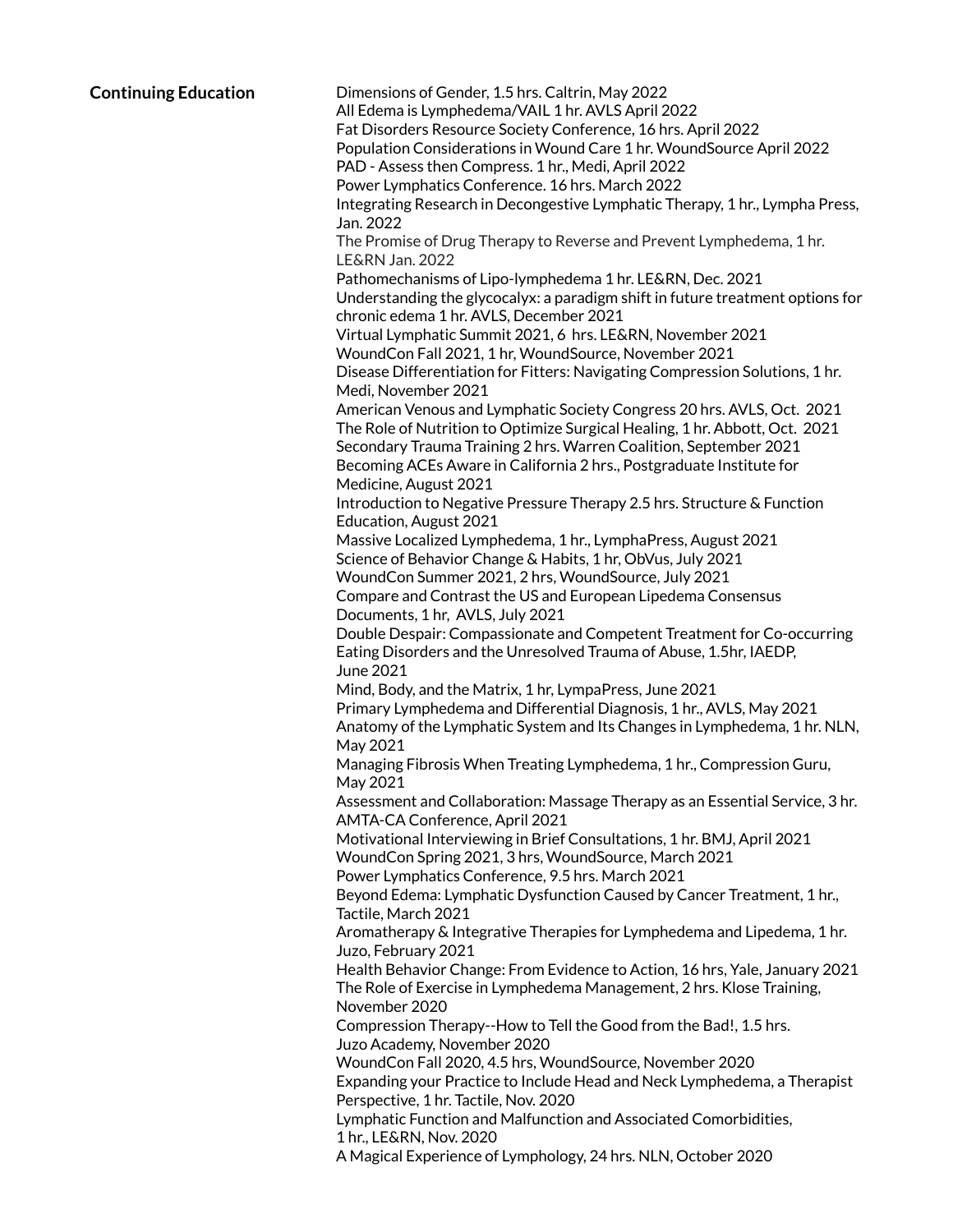Breast Cancer-Related Lymphedema, 2 hrs., Tactile, October 2020 Make it stop! Managing edema and exudate, 1 hr. Medi, October 2020 Breast Cancer Rehab, 1 hr. Compression Guru, October 2020 Health & Wellness: The Role of Integrative, IMTRC, 1 hr. September 2020 Research on and Treatment of Diabetes, AMTA, 2 hrs. September 2020 Breast Cancer and Massage Therapy, IMTRC, 1 hr. September 2020 Whole-Food, Plant-Based Fuel for Fitness, IDEA World, 1.5 hrs. August 2020 After the Injury: Functional Training Periodization, IDEA World, 1.5 hrs. August 2020 BLAME: Client Excuses for Not Exercising and Solutions to Retrain Their Behaviors, IDEA World, 1.5 hrs. August 2020 The Most Effective Way to Customize Programs and Choose the Best Exercises for Every Client, IDEA World, 1.5 hrs. August 2020 Integrative Mgmt for the Lymphedema & Lipedema Patient, Compression Guru 1 hr. July 2020 Common post-operative complications, and how to avoid them, WoundCon 1 hr. July 2020 The ACE IFT® Model: Program Design for Every Client, ACE 1 hr. July 2020 Integrative Management for the Lymphedema and Lipedema Patient , Compression Guru 1 hr. July 2020 New Insights on Pathophysiology and Treatment of Lipedema, Lympha Press 1 hr. June 2020 Managing Chronic Edema, Tactile 2 hrs. June 2020 Controversies of Lymphedema Surgery, CompressionGuru, 2 hrs. May 2020 Fascia is Fascianating, Graston Technique, May 2020 Infection Control, Milady 2 hrs. May 2020 Barbicide Certification, 1 hour April 2020 Advanced Compression Therapy Considerations, Juzo Academy, 1.5 hrs. April 2020 Power Lymphatics Symposium, 13 hrs, March 2020 Advanced Skills for Teaching Adult Learners, AMTA Schools Summit, 1 hr. February 2020 Massage Therapy Education: Setting Students Up for Success, AMTA Schools Summit, 1.5 hrs. February 2020 UCSD Integrative Research Day, February 2020 Blog Her Health 2020, January 2020 Komen San Diego Metastatic Breast Care Conference, January 2020 The Science of Compression Therapy course, Haddenham Healthcare, 1 hr. November 2019 American Vein and Lymphatic Society Annual Congress, 21 hrs. November 2019 Lymphedema Seminars 15 hrs. November 2019 NLN Conference, 16.25 hrs. October 2019 Orthopedic Edema - CDT to the Rescue, NLN, 1 hr. October 2019 Advanced Scar Tissue Technique Lab: Enhance Lymph Drainage, NLN, 3 hrs. October 2019 Lymphedema of the Lower Extremity, Medi, 8 hrs. September 2019 Continuing Competence in Lymphedema Management, 20 hrs. September 2019 Fitness Nutrition Specialist, ACE, 25 hrs. September 2019 Instructional Methods in Health Professions Education, University of Michigan, 21 hrs. July 2019 2nd Annual USC Multidisciplinary Approach to Lymphedema and Related Disorders Symposium, Office of Continuing Medical Education, Keck School of Medicine of USC 10 hrs. June 2019 MLD UK Conference 10 hrs. May 2019 Orthopedic Edema & Lymphostatic Fibrosis, Klose Conference 3.5 hrs. May 2019 Klose Lymphedema Conference 15 hrs. May 2019